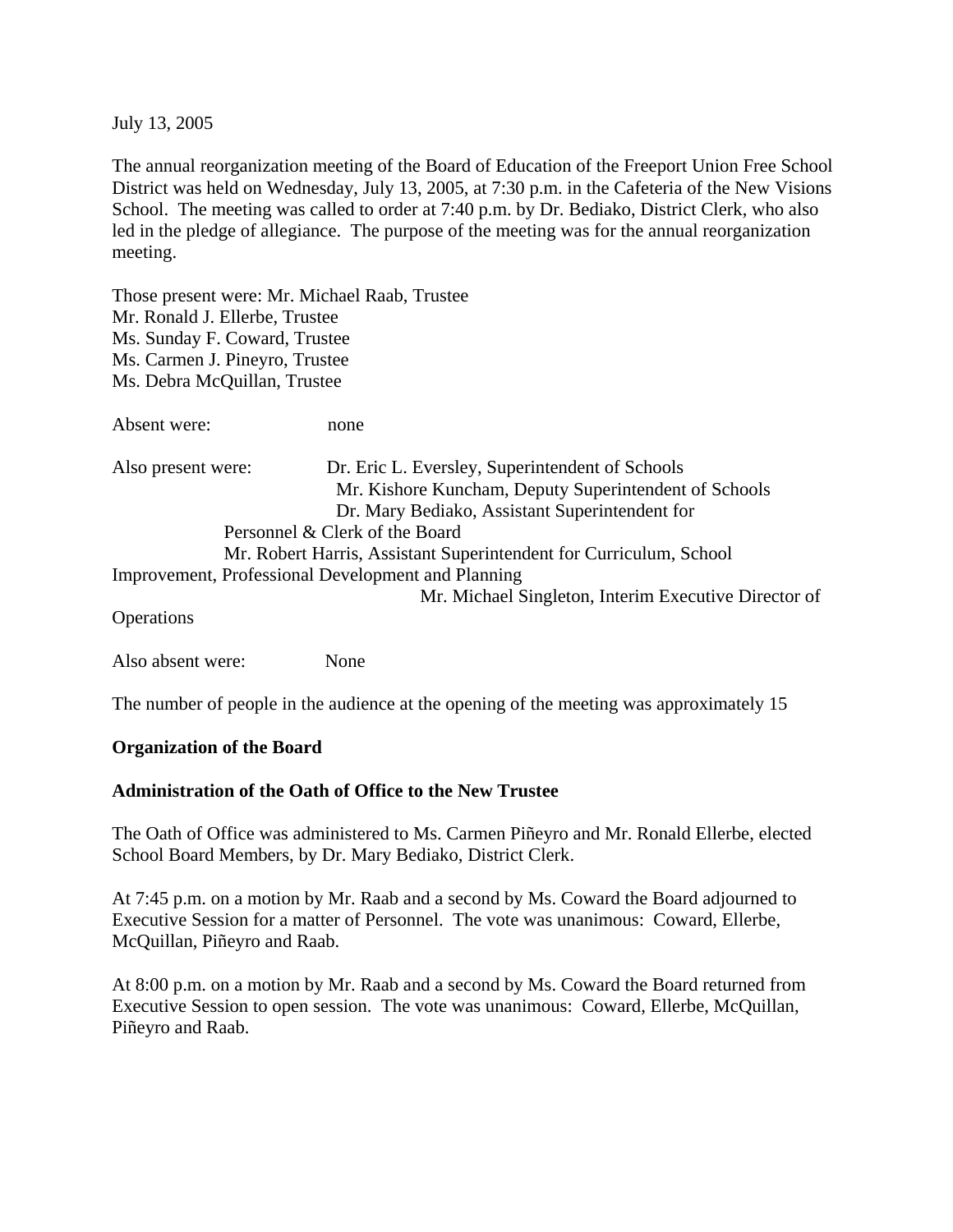Nomination and Election of Officers and Oath of Office – President

On a motion by Ms. Coward and a second by Ms. Piñeyro, Mr. Michael Raab was nominated for the office of President of the Board. There was another nomination but no second. All members present voted, the motion carried, the results were:

Ayes: Coward, McQuillan, Piñeyro, and Raab. Nays: none

Abstention: Ellerbe.

The clerk administered the Oath of Office to the newly elected President.

Nomination and Election of Officers and Oath of Office - Vice President

On a motion by Ms. Coward and a second by Mr. Ellerbe, Ms. McQuillan was nominated for the office of Vice-President of the Board. There were no other nominations. All members present voted, the results were: Ayes: Coward, Ellerbe, McQuillan, Piñeyro and Raab, Nays: 0 Abstentions:0 The President administered the Oath of Office to the newly elected Vice-President.

Appointment of Officers

Ms. Piñeyro offered the following resolution for adoption: Be It Resolved that the Board of Education of the Freeport Union Free School District hereby appoints the following Officers to the Board for the 2005-2006 year in accordance with Education Law. These appointments shall be in effect from July 1, 2005 and shall terminate on June 30, 2006:

- 1. a. District Treasurer: *Debra Ferrugia*
- 2. b. Deputy Treasurer: *Lisa Bonacci*
- 3. c. Clerk of the Board: *Mary Bediako*
- 4. d. Internal Claims Auditor: *Michael Singleton*
- 5. e. Records Access Officer: *Mary Bediako*
- 6. f. Environmental Safety Officer: *Spiro Colaitis*
- 7. Purchasing Officer: *Kishore Kuncham*
- 8. Records Management Officer: *Denise A. Elmore*
- 9. Attendance Officer: *Maria Duran*
- 10.

The motion was seconded by Ms. Coward and the motion carried and the vote was unanimous: Coward, Ellerbe, McQuillan, Piñeyro and Raab.

Mr. Raab, President of the Board of Education, administered the oath of office to the appointed Officers.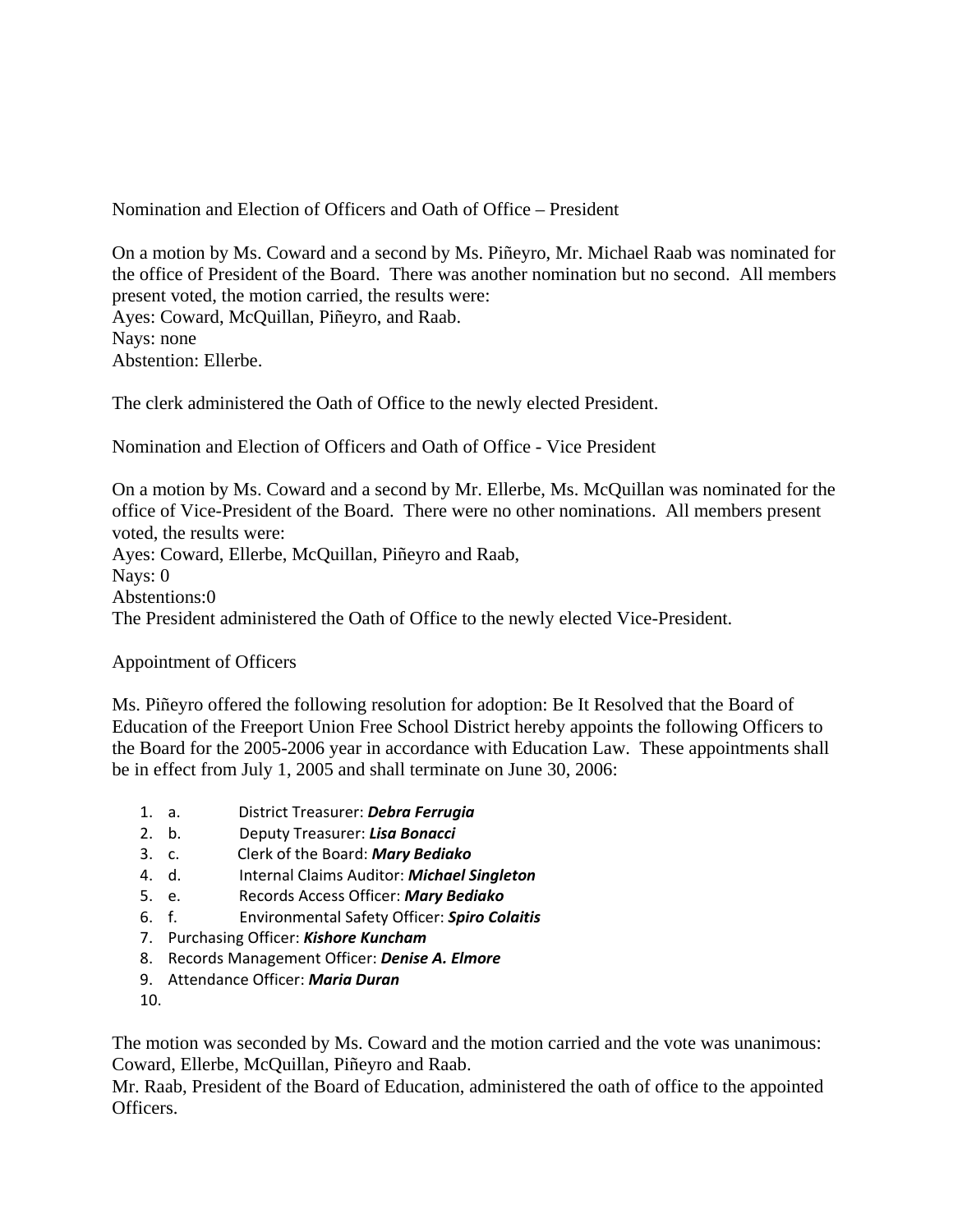### Appointment of the Auditor

Ms. McQuillan offered the following resolution for adoption: Be it resolved by the Board of Education of the Freeport Union Free School District that the official auditors of the District for the year 2005-2006 shall be the firm of: Coughlin Foundotos Cullen & Danowski, LLP, Certified Public Accountants.

The motion was seconded by Ms. Piñeyro and the motion carried: Coward, Ellerbe, McQuillan, Piñeyro and Raab.

Appointment of School Attorneys and Advisors to the Board

Mr. Ellerbe offered the following resolution for adoption:

## *General and Labor Counsel*

BE IT RESOLVED, by the Board of Education of the Freeport Union Free School District that the firm Ingerman Smith, LLP is hereby appointed as general and labor counsel to the District for the 2005-2006 year. The motion was seconded by Ms. McQuillan and carried: Yeas: Coward, Ellerbe, McQuillan and Piñeyro. Nays: Abstentions: Raab.

Mr. Ellerbe offered the following resolution for adoption:

### *Bond Counsel*

FURTHER RESOLVED THAT (2) the firm of Hawkins, Delafield, and Wood, shall be appointed as bond counsel to the District for the period July 1, 2005 to June 30, 2006.

The motion was seconded by Ms. McQuillan, the motion carried and the vote was unanimous: Coward, Ellerbe, McQuillan, Piñeyro and Raab.

Mr. Ellerbe offered the following resolution for adoption:

### *Financial Advisors*

FURTHER RESOLVED THAT New York Municipal Advisors Corporation be appointed at the financial advisors to the District for the period July 1, 2005 to June 30, 2006.

The motion was seconded by Ms. McQuillan, the motion carried and the vote was unanimous: Coward, Ellerbe, McQuillan, Piñeyro and Raab.

Mr. Ellerbe offered the following resolution for adoption: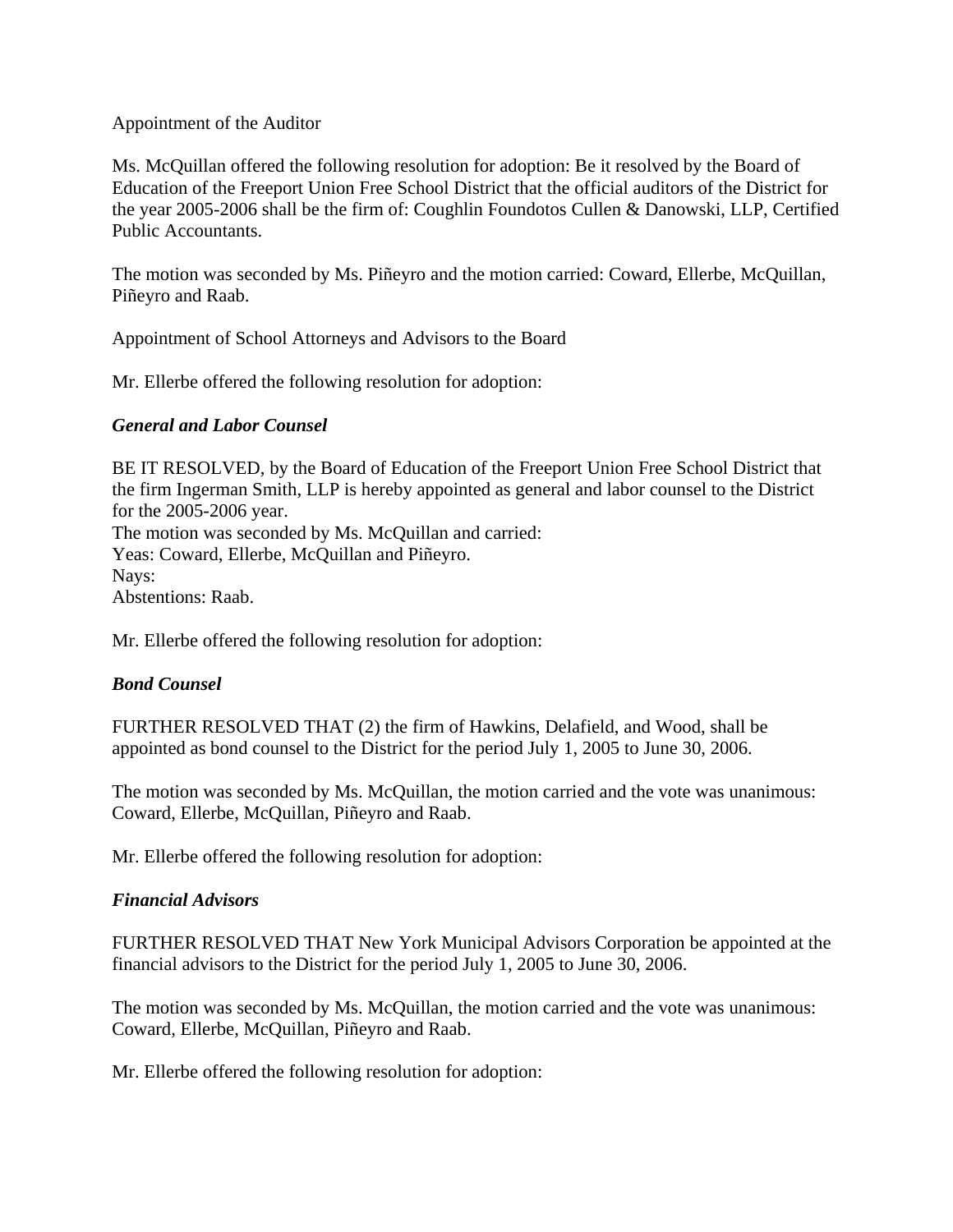## *Program Management Services*

FURTHER RESOLVED THAT the firm of JMOA be appointed Program Management Services for the District for the period July 1, 2005 to June 30, 2006, for 2005/2006 Capitol Projects and any other pending projects. Program Management Services includes complete architectural work (design), construction administration, submissions to State Education Department, accounting, and closeouts.

The motion was seconded by Ms. McQuillan, the motion carried and the vote was unanimous: Coward, Ellerbe, McQuillan, Piñeyro and Raab.

# **Appointment of the Committees on Special Education**

Ms. Coward offered the following resolution for adoption:

BE IT RESOLVED by the Board of Education of the Freeport Union Free School District that the amended appointments to the Committees on Special Education shall be in accordance to Education Law and shall be effective for the year 2005-2006;

1. **Central CSE Committee**: - Chairperson/Administrator - Diane Ditchfield; School Building Psychologist, Parent Representatives – Dianne Clark, Yevette Gaynor, Katherine Brophy, Karen Mazzola, Donna Rafael, Kathleen Santamaria, Doree Seiver, Physician - Dr. Denise Robinson or alternate appointed by the Board; all special education teachers on staff, and the child's teacher.

2. **CSE Subcommittee / Columbus** - Chairperson/Administrator - Peggy Miller; Psychologist - Arthur Dozier, Ph.D.; All special education teachers on staff; Nurse/ Teacher - to be named; and all parent representatives appointed for the Central CSE Committee.

3. **CSE Subcommittee / Archer** - Chairperson/Administrator - Paula Lein; Psychologist - Lissette Santiago; all special education teachers on staff; Nurse/ Teacher –to be named; the child's teacher, and all parent representatives appointed for the Central CSE Committee.

4. **CSE Subcommittee / Bayview** - Chairperson/Administrator; Odette Wills, Psychologist, all special education teachers on staff; the child's teacher, Nurse/ Teacher - to be named; and all parent representatives appointed for the Central CSE Committee.

5. **CSE Subcommittee /Giblyn** - Chairperson/Administrator, Harris Chandler; Psychologist, Magaly Raiehle; All special education teachers on staff; the child's teacher, Nurse/ Teacher - Jeanne Frein; and all parent representatives appointed for the Central CSE Committee.

 6. **CSE Subcommittee / New Visions** - Chairperson/Administrator – Renee Crump; Psychologist; All special education teachers on staff; the child's teacher, Nurse/ Teacher - Toni Pincus; and all parent representatives appointed for the Central CSE Committee.

 7. **CSE Subcommittee / Atkinson**- Chairperson/Administrator, Linda G. Carter; Psychologist – Patricia Williams, All special education teachers on staff; Nurse/ Teacher – Agnes Burgess; the child's teacher, and all parent representatives appointed for the Central CSE Committee.

 8. **CSE Subcommittee / Dodd** - Chairperson / Administrator – John O'Mard; Psychologist – Michael McGinn, All special education teachers on staff; the child's teacher, Nurse/ Teacher - Peggy Sameroff; and all parent representatives appointed for the Central CSE Committee.

9. **CSE Subcommittee / FHS** - Chairpersons/Administrators –Kimberlee Pierre; Psychologists - Glenn Clark; Esperanza Yepes, Elizabeth D'Aiello; All special education teachers on staff; the child's teacher, Nurse/ Teacher - Sarah Molese; and all parent representatives appointed for the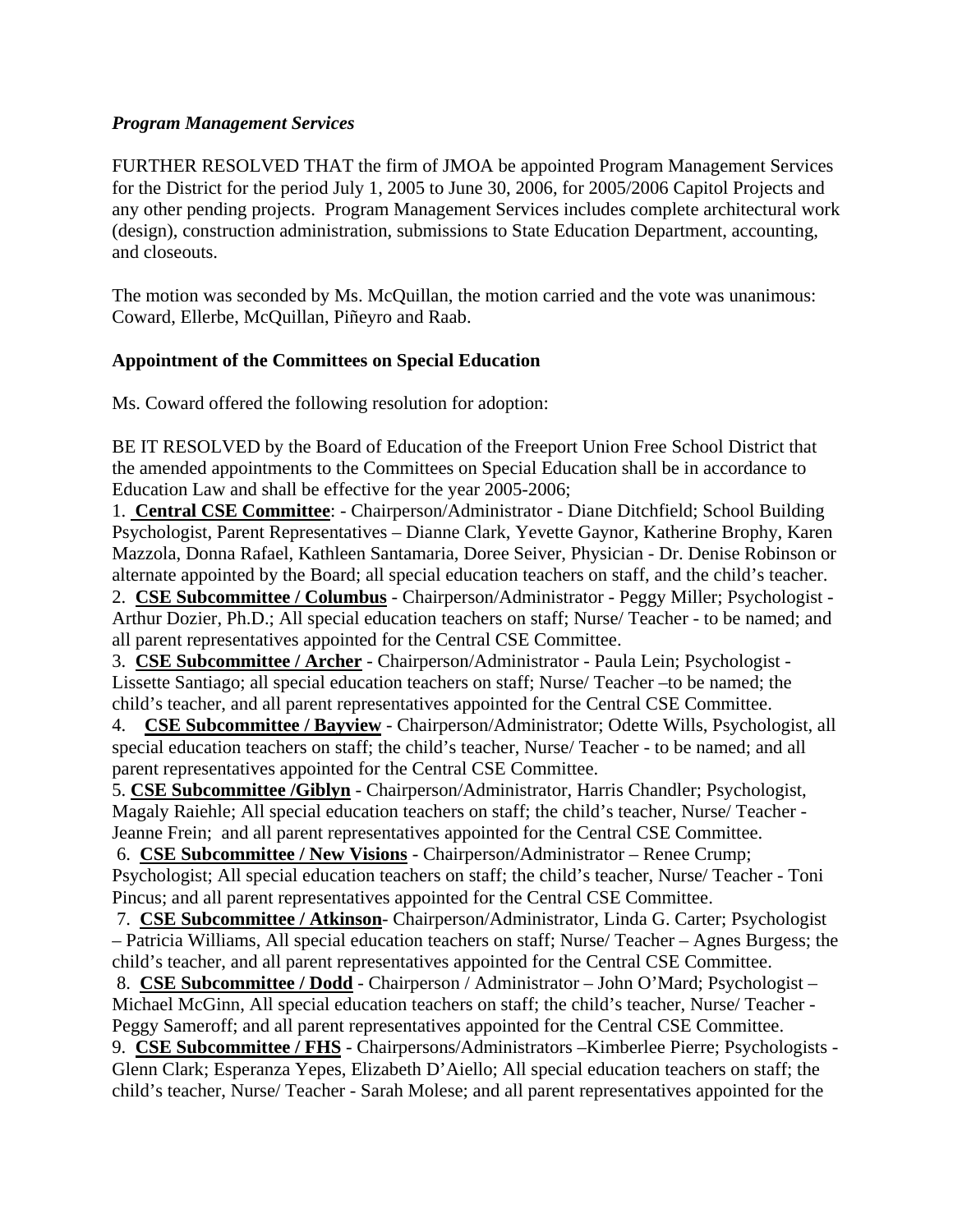Central CSE Committee.

10. **Committee on Preschool Special Education** - Chairperson/Administrator - Arthur Dozier; Parent Representatives - Doree Seiver, Evaluators/Teachers on staff at State Education Department approved preschool special education programs, evaluation sites, and County approved itinerant service providers; Professionals from Agencies serving child - birth to two years - all professionals on staff; Professional appointed by the County - Antonia Della Veccia Monson or alternate County designee; and the surrogate parent will be named at a later date.

BE IT FURTHER RESOLVED, that the District Clerk shall canvass the list of impartial hearing officers who have expressed a willingness to conduct hearings in Nassau County in order to assess whether such hearing officers are willing to serve as hearing officers in connection with Freeport matters and to ascertain whether there is any conflict of interest or appearance of impropriety which would preclude a hearing officer from hearing a Freeport matte

The motions were seconded by Ms. Piñeyro and were carried unanimously, the vote was: Coward, Ellerbe, McQuillan, Piñeyro and Raab.

## **Appointment of the School Physicians**

Ms. McQuillan offered the following resolution for adoption:

Be it resolved by the Board of Education of the Freeport Union Free School District that the following physicians shall be appointed as school physicians for the 2005-2006 school year: Dr. Denise Robinson, Dr. David Klein, Dr. Sue Ann Kowal.

The motion was seconded by Ms. Piñeyro and the motion carried unanimously: Coward, Ellerbe, McQuillan, Piñeyro and Raab.

### **Appointments to the Scholarship and Honors Board**

Mr. Ellerbe offered the following resolution for adoption:

BE IT RESOLVED that the Board of Education of the Freeport Union Free School District hereby reappoints the following member to the Scholarship and Honors Board for the three year term beginning July 1, 2005 and ending June 30, 2008: Mrs. Ellen Kelly The Board further appoints the following new members to the Scholarship and Honors Board for the three year term beginning July 1, 2005 and ending June 30, 2008: Ms. Gloria Estrada Ms. Patricia Lewis

The motion was seconded by Ms. Piñeyro and the motion carried unanimously: Coward, Ellerbe, McQuillan, Piñeyro and Raab.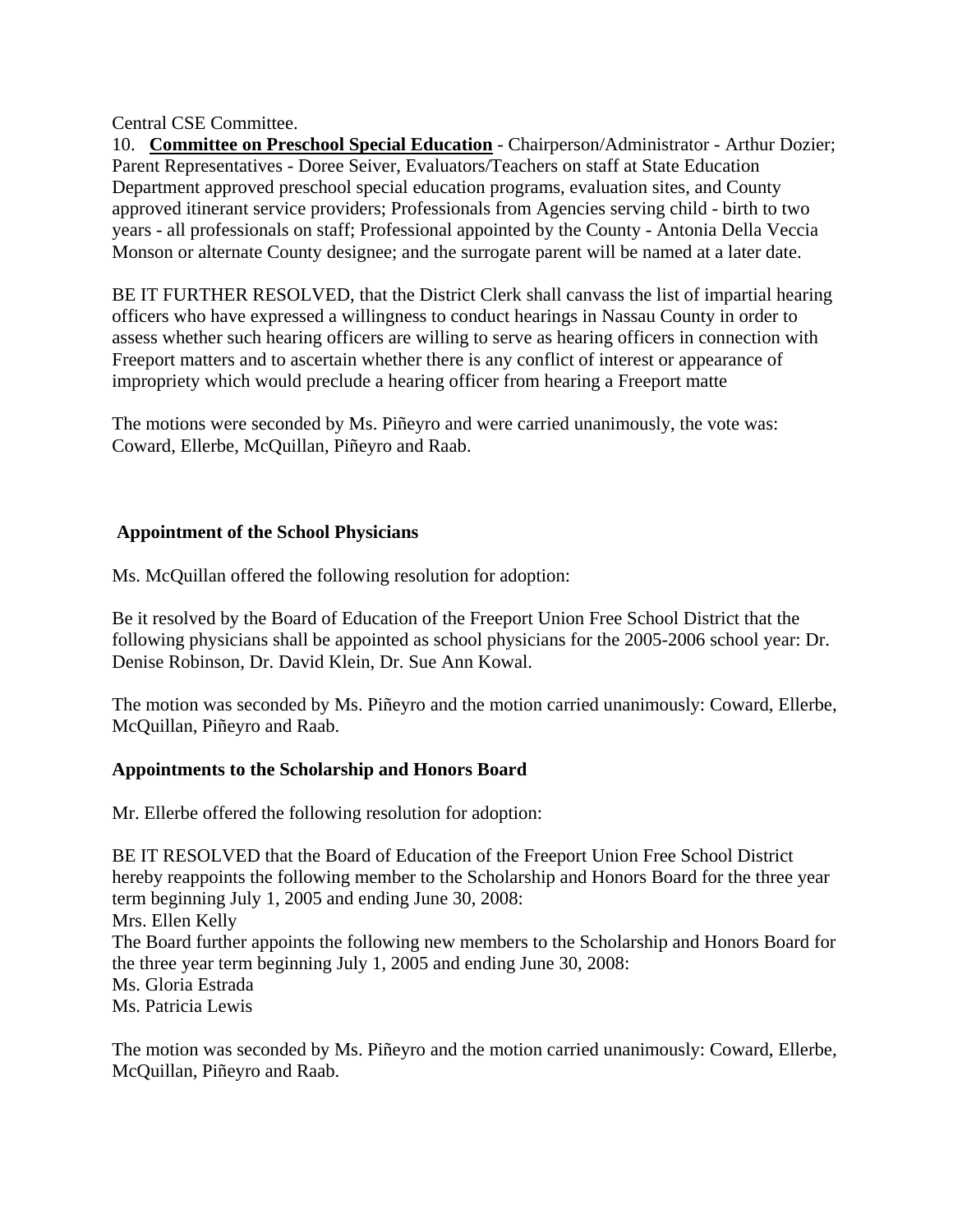## **Designation of Banks as Depositories**

Ms. Piñeyro offered the following resolution for adoption:

BE IT RESOLVED by the Board of Education of the Freeport Union Free School District that the Bank of New York, JP Morgan Chase Bank, Citibank, Bank of America, North Fork Bank, Commerce Bank, Municipal Investors Service Corporation (MBAI) and NYLAF (Cadre Securities, Inc.) shall be designated as the depositories of the District for 2005-2006.

The motion was seconded by Ms. Coward and the motion carried unanimously: Coward, Ellerbe, McQuillan, Piñeyro and Raab.

## **Appointment of the Official Papers**

Ms. Coward offered the following resolution for adoption:

Be it resolved by the Board of Education of the Freeport Union Free School District that The Freeport/Baldwin Leader and the Long Island Graphic, two papers with local distribution, shall be designated as the official papers for the purpose of placing legal advertisements; and that Newsday shall be designated as the official alternate paper for the purpose of placing legal advertisements on an emergency and need basis.

The motion was seconded by Ms. McQuillan and the motion carried unanimously: Coward, Ellerbe, McQuillan, Piñeyro and Raab.

# **Authorization of Petty Cash Accounts**

Ms. McQuillan offered the following resolution for adoption: Be it resolved by the Board of Education of the Freeport Union Free School District that petty cash accounts be established for the School Year 2005-2006. These accounts shall be established as follows:

- 1. District Clerks Office ‐ in the amount of \$100;
- 2. Senior Account Clerk, Business Office in the amount of \$100;
- 3. Account Clerk, Business Office ‐ in the amount of \$100;
- 4. High School Principal in the amount of \$100;
- 5. Dodd Middle School Principal in the amount of \$100;
- 6. Atkinson School Principal ‐ in the amount of \$100;
- 7. Archer Street School Principal ‐ in the amount of \$100;
- 8. Leo F. Giblyn School Principal in the amount of \$100;
- 9. Bayview Avenue School Principal in the amount of \$100;
- 10. New Visions School Principal ‐ in the amount of \$100;
- 11. Columbus Avenue School Principal ‐ in the amount of \$100; and
- 12. Cafeteria ‐ in the amount of \$100.

The motion was seconded by Ms. Coward and unanimously carried: Coward, Ellerbe, McQuillan, Piñeyro and Raab.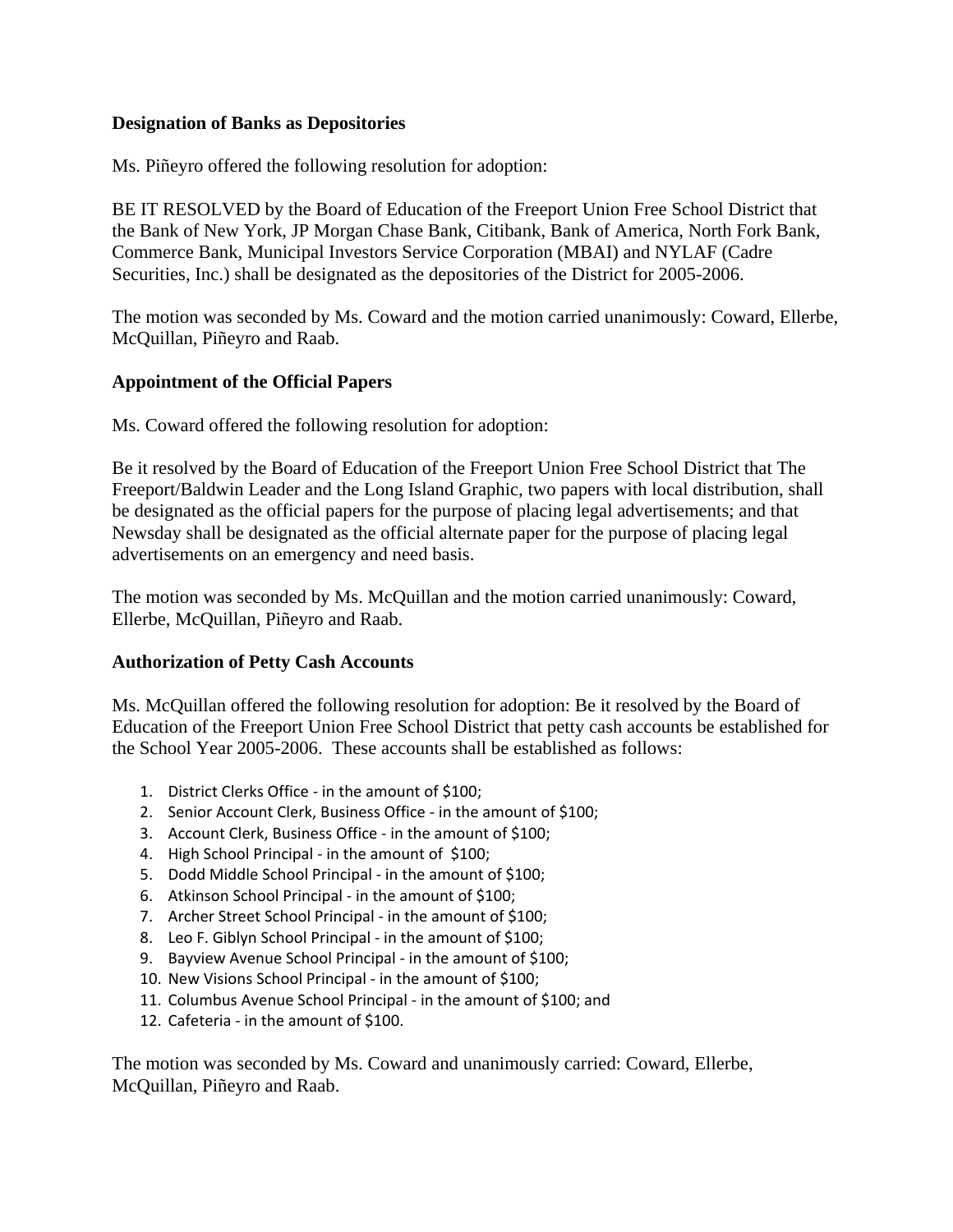# **Authorization to Make Budget Transfers**

Mr. Ellerbe offered the following resolution for adoption: Be it resolved by the Board of Education of the Freeport Union Free School District that the Superintendent of Schools is hereby authorized to make budget transfers in accordance with the regulations as set forth by the Commissioner of Education and in accordance with the policy on budget transfers as set forth by the Board.

The motion was seconded by Ms. Piñeyro and unanimously carried: Coward, Ellerbe, McQuillan, Piñeyro and Raab.

## **Authorization to Open Bids**

Ms. Piñeyro offered the following resolution for adoption: Be it resolved by the Board that the following employees be authorized to receive and open bid proposals for the year 2005-2006:

- 1. Superintendent of Schools
- 2. Deputy Superintendent of Schools
- 3. Assistant Superintendents of School
- 4. Executive Director of Operations
- 5. Purchasing Official
- 6. Clerk of the Board
- 7. Director /Assistant Director of Facilities
- 8. Assistant Business Manager
- 9. Computer Operations Manager
- 10. Program Directors
- 11. Transportation Supervisor
- 2. Further resolved that any three shall be present at all bid openings in accordance with Board policy.
- 3.

The motion was seconded by Ms. Coward and unanimously carried: Coward, Ellerbe, McQuillan, Piñeyro and Raab.

### **Establishment of District Rates**

Ms. Coward offered the following resolution for adoption:

**BE IT RESOLVED** that the Board hereby establishes the following schedule of rates: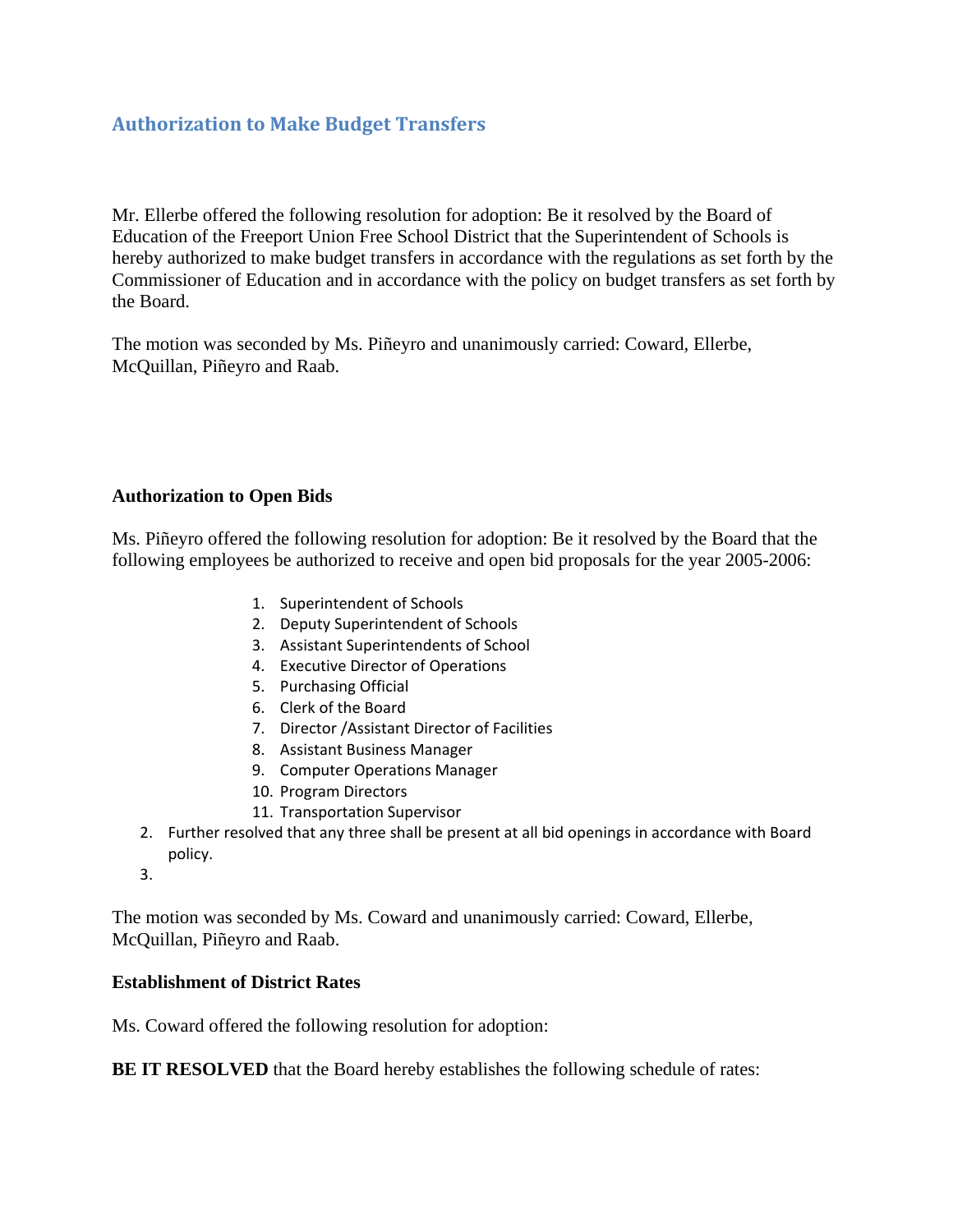- 1. A. **Use of Facilities (Buildings) and Fields** shall be in accordance with the regulations here attached and the fee schedule shall be as follows: (1) \$10 room charge per day; (2) \$250 security deposit; (3) additional security fee on weekdays as determined by the numbers of users on a particular day; (4) Auditorium Usage - \$100 for the first two hours and \$50 per hour for each hour thereafter; (5) AV Supervisor ‐ \$35 per hour; (6) AV Technician ‐ \$8.50 per hour (*district costs \$10.00 per hour, title to be changed to A. V. Helper)*; (7) Custodial ‐ \$35 per hour weekends and holidays; (8) Security - \$30 per hour weekends and holidays; (9) Field permit for an 8 week period (July and August only) ‐ \$300 and a \$250 security deposit (10) Cafeteria and gymnasium usage at \$35 per day.
- 2. B. **Authorized Reimbursable Travel Mileage Allowance** shall be set at the IRS rate.
- 3. C. **Daily Meal Allowance** for Conferences shall be set at \$45. per day.
- 4. D. **School Lunch Prices** shall be as follows:
- 5. a. Early Childhood Lunch \$0.85
- 6. b. Elementary (1‐6) ‐ \$1.25
- 7. c. Secondary (7‐12) ‐ \$1.50
- 8. d. Milk ‐ \$0.30
- 9. e. Chocolate Milk \$0.35

## E. **Substitute Teacher Rates** shall be as follows:

- a. The daily rate \$100; and
- b. Permanent substitute teacher rate \$125

# F. **District Rates for Poll Workers**

- a. Head of Polls \$10.00 per hour
- b. Poll Workers \$8.50 per hour

The motion was seconded by Ms. McQuillan and the motion was unanimously carried: Coward, Ellerbe, McQuillan, Piñeyro and Raab.

### **Designation of Authorized Signatures on Checks**

Ms. McQuillan offered the following resolution for adoption:

Be it resolved that the Treasurer be authorized to sign checks on behalf of the District for the period to begin July 1, 2005 and end June 30, 2006; and further resolved that, in the absence of the Treasurer, the Assistant Treasurer, shall be authorized to sign checks on behalf of the District for the period to begin July 1, 2005 and end June 30, 2006.

The motion was seconded by Ms. Coward and the motion was unanimously carried: Coward, Ellerbe, McQuillan, Piñeyro and Raab.

# **Certification of Payrolls**

Mr. Ellerbe offered the following resolution for adoption: Resolved by the Board of Education of the Freeport Union Free School District that the Superintendent of Schools or his or her designee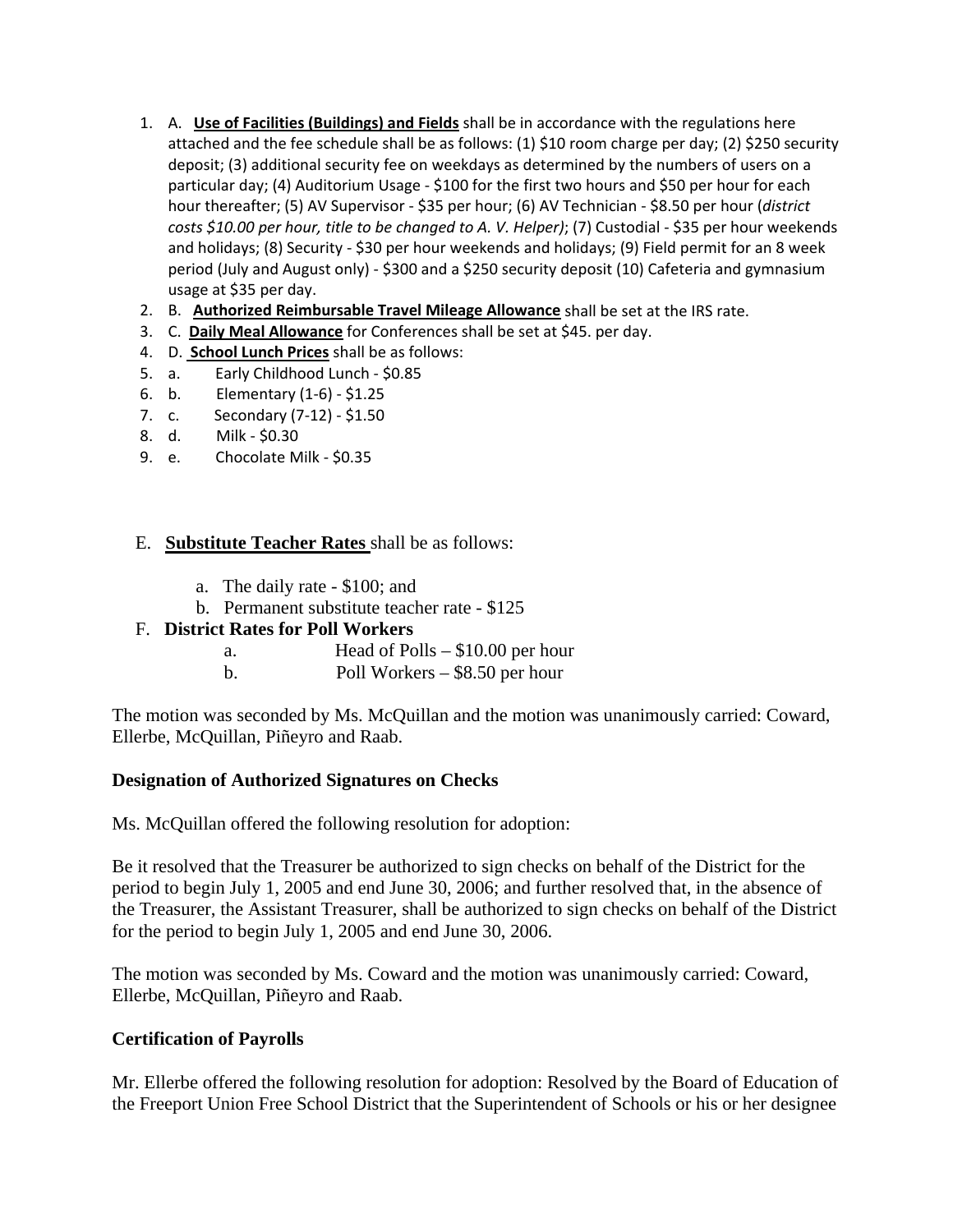shall be designated as the authorized person to certify the payrolls of the District from July 1, 2005 to June 30, 2006.

The motion was seconded by Ms. Coward and unanimously carried: Coward, Ellerbe, McQuillan, Piñeyro and Raab.

## **Authorization to Approve Conferences**

Ms. Piñeyro offered the following resolution for adoption: Be it resolved by the Board of Education of the Freeport Union Free School District that the Superintendent of Schools or his or her designee, shall be designated as the authorized person to approve employee requests to attend conferences for the year 2005-2006.

The motion was seconded by Ms. Coward and unanimously carried: Coward, Ellerbe, McQuillan, Piñeyro and Raab.

## **Bonding of Employees**

Ms. Coward offered the following resolution for adoption:

BE IT RESOLVED by the Board of Education of the Freeport Union Free School District in accordance with the Laws of the State of New York, that all the employees and officers of the Board shall be bonded and included within the blanket public employee dishonesty insurance policy purchased by the Freeport Union Free School District. The insurance policy covers all employees including the Superintendent, Deputy Superintendent, Treasurer, Deputy Treasurer, Purchasing Agent, Payroll Clerk, Accounts Payable Clerk, Assistant Business Administrator, Central Treasurer for Extra Classroom Activity Fund, and Internal Claims Auditor.

The motion was seconded by Ms. Piñeyro and unanimously carried: Coward, Ellerbe, McQuillan, Piñeyro and Raab.

### **Acceptance of State and Federal Funds**

Ms. McQuillan offered the following resolutions for adoption:

Be it resolved by the Board of Education of the Freeport Union Free School District that the Board accepts, as a necessary preliminary, any and all State and Federal funds that are to be used for the improvement of the Educational System of the Freeport Public Schools.

And be it also resolved that the Board of Education of the Freeport Union Free School District hereby authorizes the Superintendent of Schools to apply for and accept all grants from governmental and private organizations.

The motions were seconded by Ms. Coward and unanimously carried: Coward, Ellerbe, McQuillan, Piñeyro and Raab.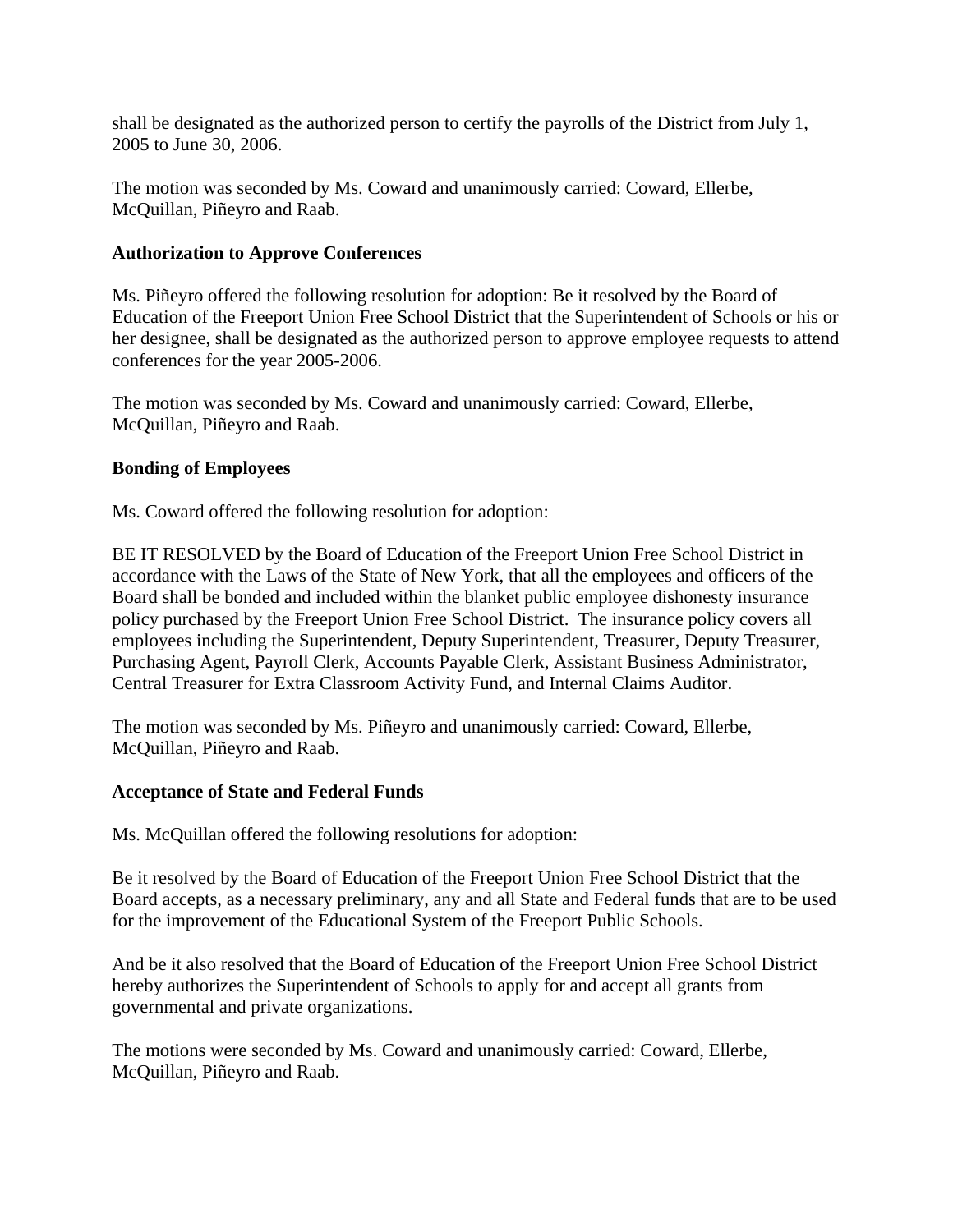# **Indemnification of School Board Members and Employees**

Mr. Ellerbe offered the following resolution for adoption:

Be it resolved by the Board of Education of the Freeport Union Free School District that all Trustees, Officers, Employees, and Agents of the Board shall be afforded the defense and indemnification protections in accordance with Public Officers Law §18, and or any successor statute, and the protections in accordance with Education Law §3811.

The motion was seconded by Ms. Piñeyro and the motion unanimously carried: Coward, Ellerbe, McQuillan, Piñeyro and Raab.

### **Authorization of Board Memberships**

Ms. Piñeyro offered the following resolution for adoption: Be it resolved by the Board of Education of the Freeport Union Free School District that the Board agrees to and does hereby authorize membership in the following organizations related to education for the year 2005-2006: National School Boards Association New York State School Boards Association Nassau - Suffolk School Boards Association R. E. F. I. T. National Alliance of Black School Educators New York State Magnet Schools National Caucus of Hispanic School Board Members

The motion was seconded by Ms. Coward and the motion carried: Coward, Ellerbe, McQuillan, Piñeyro and Raab.

### **Authorization to Enter into Agreements**

Ms. Coward offered the following resolution for adoption:

Be it resolved that the Superintendent of Schools is hereby authorized and directed to enter into resolution agreements resolving impartial hearings on behalf of the Board of Education when in his or her judgment the proposed resolution is in the best interest of the District.

The motion was seconded by Ms. McQuillan and unanimously carried: Coward, Ellerbe, McQuillan, Piñeyro and Raab.

1. Appointment of Administrators to the Teacher Center (STAR) Board

Ms. McQuillan offered the following resolution for adoption: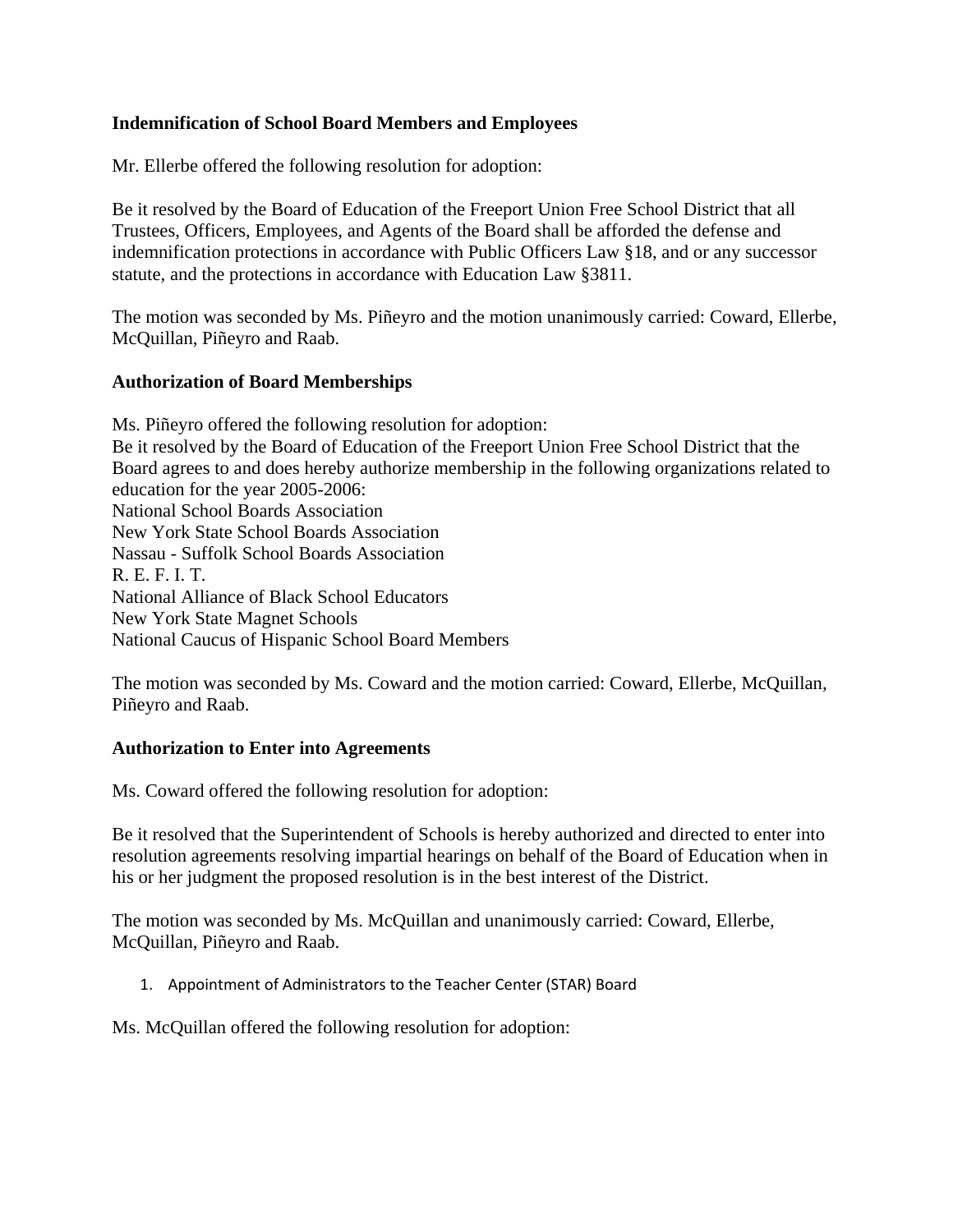BE IT RESOLVED that the Board of Education of the Freeport Union Free School District hereby appoints Mr. Robert Wayne Harris and Mr. John O'Mard as Administrators to the Teacher Center (STAR) Board.

The motion was seconded by Ms. Coward and unanimously carried: Coward, Ellerbe, McQuillan, Piñeyro and Raab.

### **Appointment of the Board of Registration**

Mr. Ellerbe offered the following resolution for adoption:

Be it resolved by the Board of Education of the Freeport Union Free School District that the Board of Registration shall be appointed in accordance with Education Law, and shall serve until thirty days following the next Election; the Board hereby appoints: Denise A. Elmore; Jo Ann Cook; Frank Tucker; Joan Holland, Janice Falco, Erika Elmore, and Frank Tucker III.

The motion was seconded by Ms. McQuillan and unanimously carried: Coward, Ellerbe, McQuillan, Piñeyro and Raab.

# **Resolution for Conference Attendance and Reimbursement of Expenses**

Ms. Coward offered the following resolution for adoption:

BE IT RESOLVED that the Board of Education of the Freeport Union Free School District herewith approves the attendance of Board of Education Members at any of the conferences set forth below for the 2005-2006 school year:

The National School Boards Association Annual Meeting The Nassau-Suffolk SBA (Legislation Committee Meeting) The Nassau School Board Conference The Nassau-Suffolk SBA (Legislation Committee Meeting) The Nassau-Suffolk SBA (Executive Committee Meeting) The Nassau-Suffolk SBA (New Member Program) The New York State School Board Association Annual Meeting

The Board has determined that attendance of Board Members at the aforesaid meetings is in the best interest of the District and therefore has determined to reimburse attending Board Members for all reasonable and appropriate expenses, which may be prepaid by the District if appropriate, including meal, transportation, and lodging costs and registration fees. Reimbursement for meals shall be at a reasonable non-lavish cost. Detailed bills must be submitted to justify meal expenses. Transportation costs, which may be prepaid by the District if appropriate, will be reimbursed after careful consideration of the most economical and practical means of transportation available. Registration, workshop and other fees as itemized in conference literature will be reimbursed at actual cost, or pre-paid by the District. Reimbursement or prepayment for lodging will be at a rate not in excess of the rate charged by the meeting hotel. Attending Board Members will be provided with tax exemption certificates for use if applicable.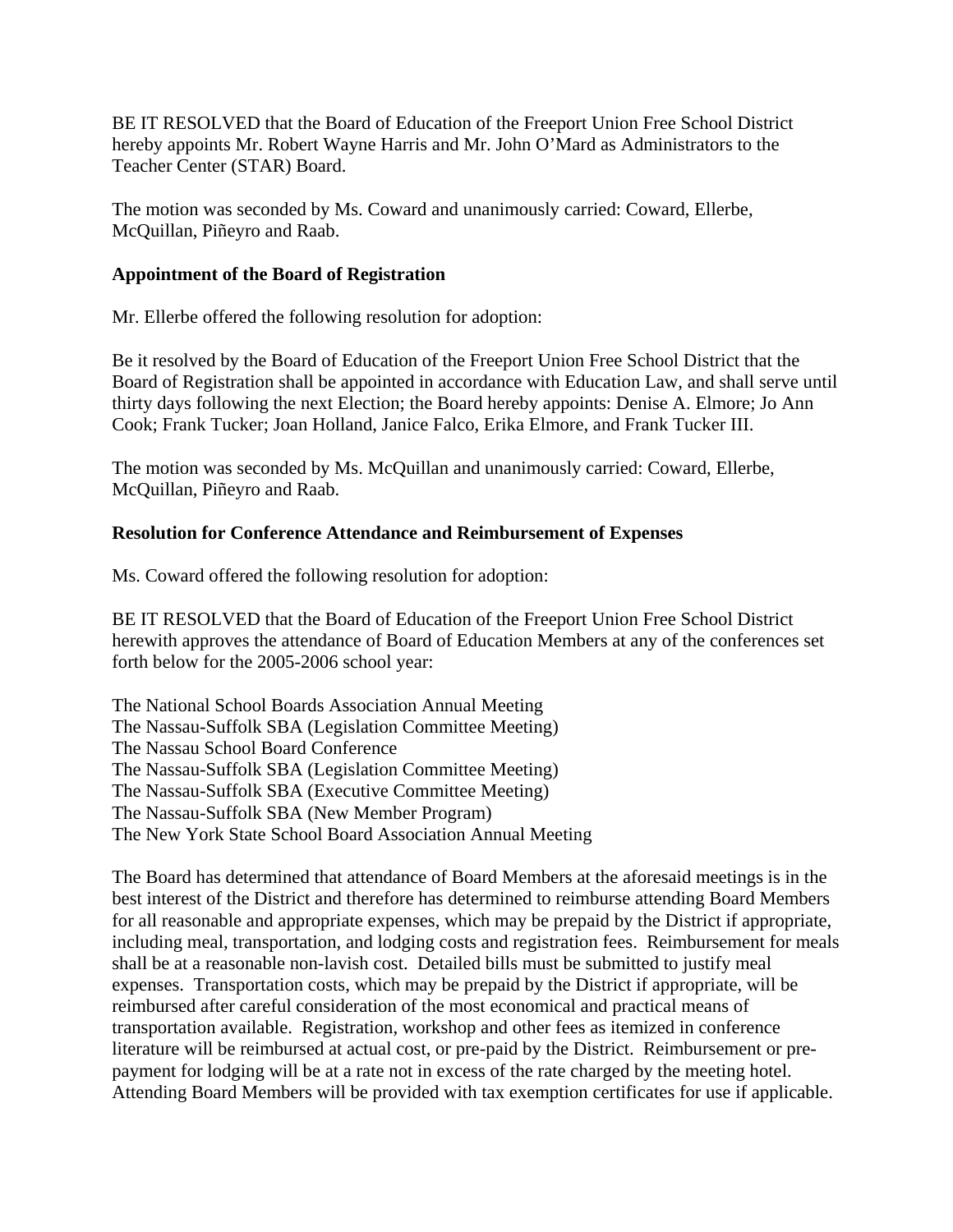The motion was seconded by Mr. Ellerbe and the motion carried unanimously: Coward, Ellerbe, McQuillan, Piñeyro and Raab.

# **COMPUTER EQUIPMENT, CELLULAR PHONES, CREDIT CARDS, MEALS AND REFRESHMENTS**

Ms. Piñeyro offered the following resolutions for adoption:

# **COMPUTER EQUIPMENT**

Be it resolved that the Board of Education of the Freeport Union Free School District hereby authorize the district to provide computer equipment for home use by school board members, the Superintendent, the Deputy Superintendent, the Assistant Superintendents, and the Executive Director of Operations, where the computers remain the property of the district; where the computers are returned to the district at the expiration of the board member's term or retirement/resignation of the Superintendent, the Deputy Superintendent, the Assistant Superintendents, or the Executive Director of Operations.

Be it further resolved, that the computers are to be used to enhance communication on school district matters.

# **CELLULAR PHONES**

Be it resolved that the Board of Education hereby authorizes the Superintendent or designee to issue a school district-owned cellular phone to a district employee when required by that employee's job duties.

Be it resolved that the cellular phones are provided to the employees for business purposes and are not to be used by anyone other than a school district employee. Be it further resolved that the district will assure that it does not purchase a plan with a greater allowance than is reasonably necessary; the business office shall evaluate the cellular phone plan at least once a year.

# **CREDIT CARDS**

Be it resolved that the Board of Education hereby authorizes issuance of credit cards to the Superintendent of Schools, the Deputy Superintendent of Schools/Purchasing Agent and the Assistant Superintendent for Personnel/District Clerk.

Be it further resolved that the credit cards are to be used for authorized, reimbursable, school business related expenses only.

# **MEALS AND REFRESHMENTS**

Be it resolved that the Board of Education recognizes that from time-to-time it may be appropriate to provide meals and/or refreshments at District meetings and/or events which are being held for an educational purpose. Examples of authorized categories of expenditures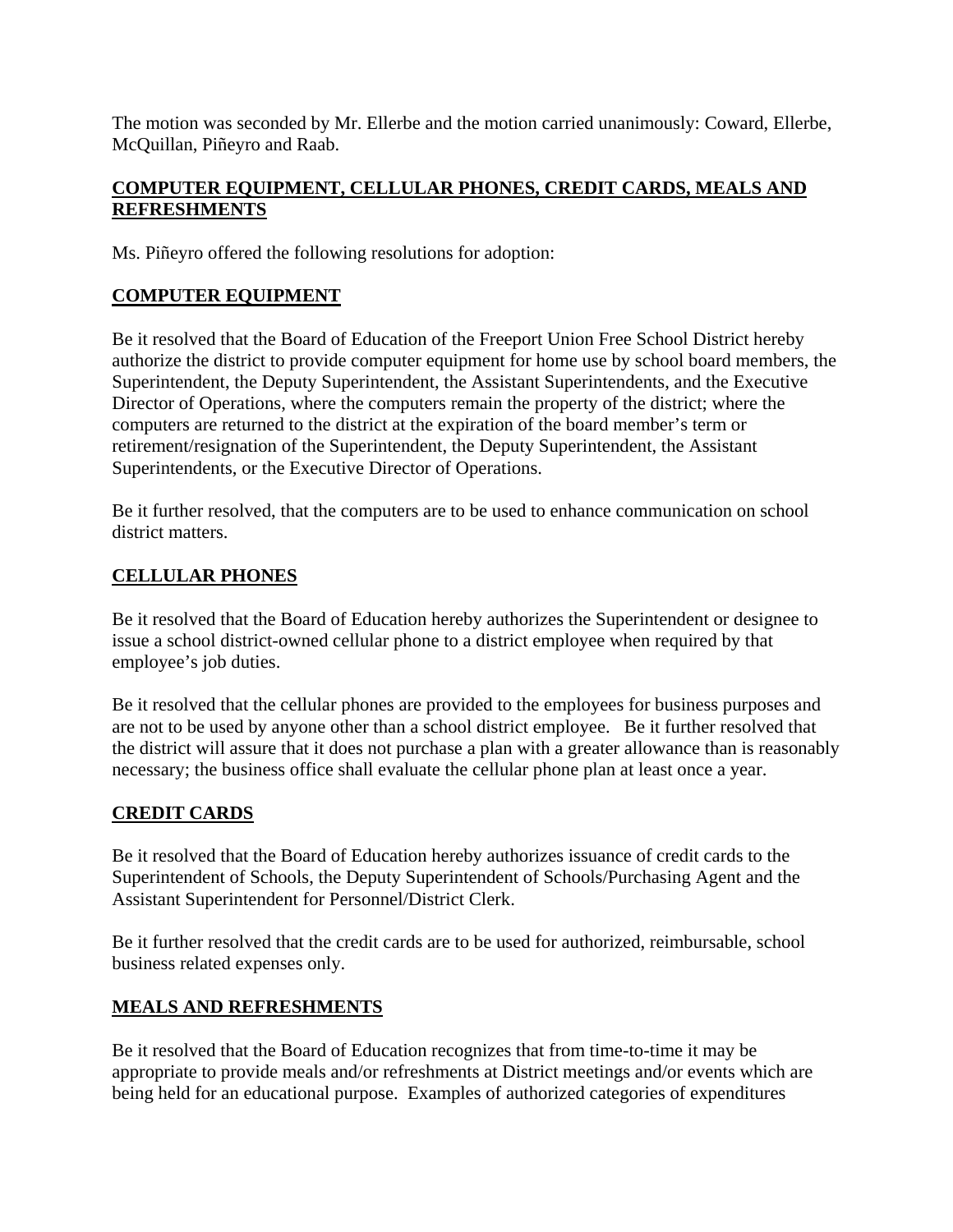include but are not limited to refreshments for staff on Teacher Orientation Day at the beginning of each year, staff recognition meetings, refreshments for Superintendent's Conference Days, community/district meetings, assessment day, grading of tests, receptions for volunteers, and other meetings at which district business is conducted.

The motions were seconded by Ms. McQuillan and unanimously carried: Coward, Ellerbe, McQuillan, Piñeyro and Raab .

# **Questions From the Public**

The public was then given the opportunity to address the Board of Education. Each speaker was allowed to address the Board for six minutes on the other items for action. The Board and administration addressed the comments from the public.

# **OTHER ACTION**

## **CSE/CPSE Minutes**

Ms. McQuillan offered the following resolution for adoption:

BE IT RESOLVED that the Board of Education of the Freeport Union Free School District hereby accepts the minutes of the meetings of the committees on special education and preschool special education for the following dates:

May 5, 2005; May 11, 2005; June 1, 2005; June 7, 2005; June 13, 2005; June 17, 2005; June 21, 2005.

The motion was seconded by Ms. Piñeyro and the motion unanimously carried: Coward, Ellerbe, McQuillan, Piñeyro and Raab.

Dr. Eric Eversley, Superintendent of Schools discussed the Supervision and Evaluation Handbook. He thanks everyone involved in the creation of the handbook.

The Superintendent asked Mr. Kishore Kuncham, Deputy Superintendent of Schools to give a brief overview on the Tax Levy.

Mr. Kuncham spoke about tax levy and explained that we were able to set it early because for the first time in many years New York State adopted a budget on time.

### **Leave of Absence**

Ms. McQuillan offered the following resolution for adoption:

BE IT RESOLVED that the Board of Education of the Freeport Union Free School District hereby grants a request for leave as listed in the following Change of Status Report: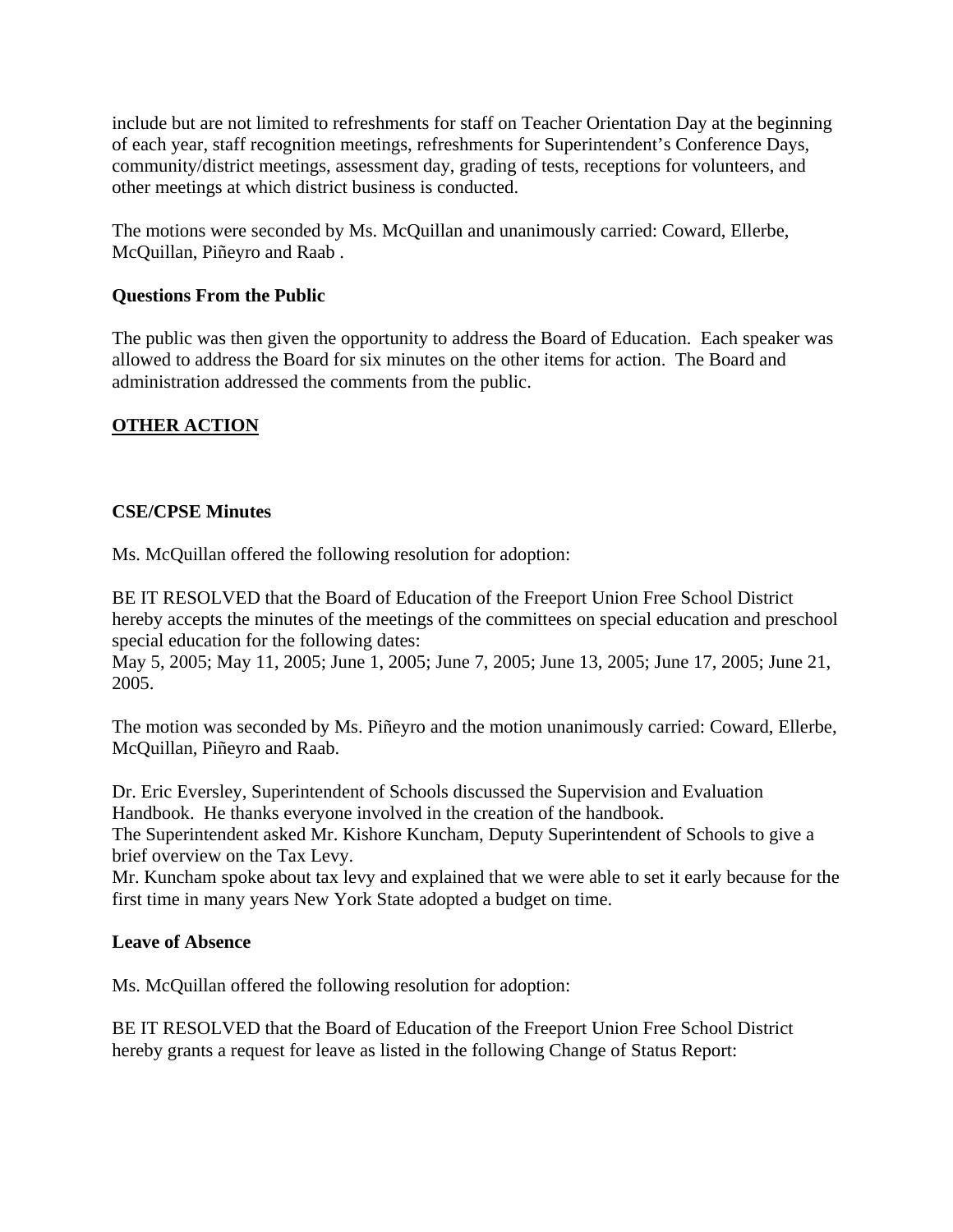**Keisha Peterkin**, full-time Teaching Assistant, effective September 1, 2005 through January 31, 2006, education.

**Michael Cuomo**, Cleaner, effective July 1, 2005, to accept a provisional position in the District. **Michael Travers**, Cleaner, effective July 1, 2005, to accept a provisional position in the District. **Gregory Carter**, Cleaner, effective July 1, 2005, to accept a provisional position in the District.

The motion was seconded by Ms. Coward and unanimously carried: Coward, Ellerbe, McQuillan, Piñeyro and Raab.

### **Change of Status**

Mr. Ellerbe offered the following resolution for adoption:

BE IT RESOLVED that the Board of Education of the Freeport Union Free School District hereby changes the status of the following individuals:

**Leonides Maldonado**, 12 Month Cleaner, change of retirement date to August 31, 2005.

The motion was seconded by Ms. Piñeyro and the motion unanimously carried: Coward, Ellerbe, McQuillan, Piñeyro and Raab.

# **Retirement of Staff**

Ms. Piñeyro offered the following resolutions for adoption:

BE IT RESOLVED that the Board of Education of the Freeport Union Free School District hereby accepts the letter(s) of resignation for the purpose of retirement from the following staff member as listed:

**Michelle Richardson**, Clerk-Typist, effective June 30, 2005, after serving the children of Freeport for over 19 years.

The motion was seconded by Ms. Coward and unanimously carried: Coward, Ellerbe, McQuillan, Piñeyro and Raab.

### **Resignation of Staff**

Ms. Coward offered the following resolution for adoption:

**Janice Vastola**, Assistant Facilities Director, effective July 1, 2005. **Ann Marie Henderson**, full-time Teaching Assistant, effective June 30, 2005. **Victoria Teshin-Anderson**, Bilingual Teacher, effective June 30, 2005. **Timothy Smallwood**, Cleaner, effective June 24, 2005. **Marcus Broadhead**, English Teacher, effective July 1, 2005.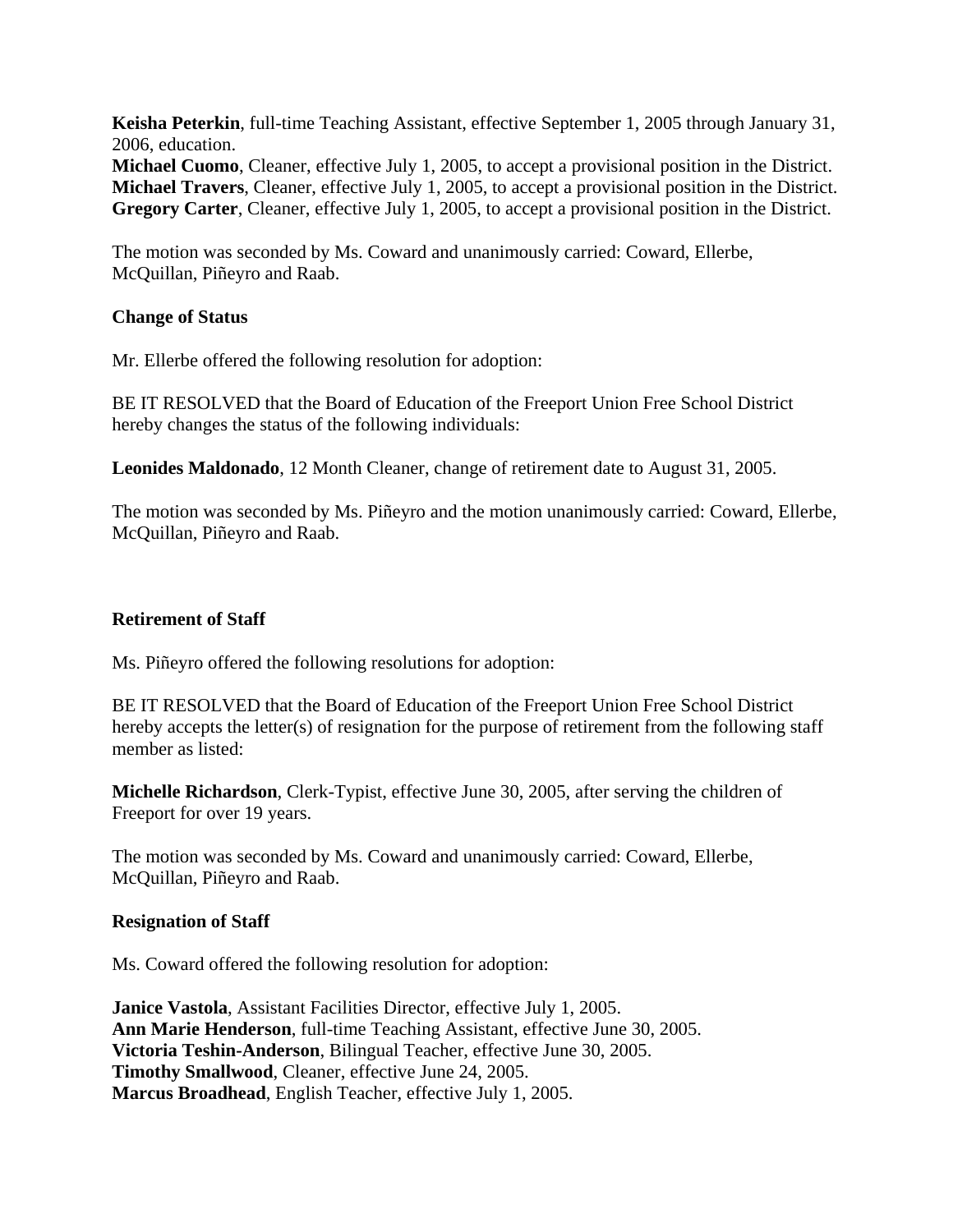**Denise Riquelme**, Spanish Teacher, effective August 31, 2005. **Nicole Kelly**, English Teacher, effective June 30, 2005.

The motion was seconded by Ms. Piñeyro and unanimously carried: Coward, Ellerbe, McQuillan, Piñeyro and Raab.

## **Termination of Staff**

Ms. McQuillan offered the following resolution for adoption:

BE IT RESOLVED that the Board of Education of the Freeport Union Free School District hereby terminates the services of the following employees as listed in the following termination report.

**Donald Huebner**, Head Custodian, effective July 1, 2005, according to Civil Service Rules and Regulations. **William Vasquez,** Cleaner, 12 Month, effective June 16, 2005, deceased.

The motion was seconded by Ms. Coward and unanimously carried: Coward, Ellerbe, McQuillan, Piñeyro and Raab.

### **Appointment of Staff**

Mr. Ellerbe offered the following resolution for adoption:

# **Probationary**

Resolved that the Board of Education of the Freeport Union Free School District, upon the recommendation of the Superintendent, hereby appoints the individuals listed in the attached Appointment of Staff Report - Probationary, in accordance with the rules of the Board of Regents. These individuals shall possess appropriate certification allowing them to serve as teachers in the public schools of New York:

**Renee Lopez**, ESL Teacher, (replacing N. Verksler, resigned) a probationary appointment effective September 1, 2005 through October 11, 2007. Compensation will be on step 2-2A of the U7D Schedule at \$57,033. Assignment: Giblyn.

**Richard Sells**, Social Studies Teacher, (replacing A. Lissauer, retired) a probationary appointment effective September 1, 2005 through August 31, 2008. Compensation will be on step 1-1A of the U7C Schedule at \$46,329. Assignment: FHS.

**Melissa Koehler**, Elementary Teacher, (replacing K. Motley, resigned) a probationary appointment effective September 1, 2005 through August 31, 2007. Compensation will be on step 3-2A of the U7D Schedule at \$59,344. Assignment: New Visions.

**Greta Villanueva**, Elementary Teacher, (replacing A. Tabon, resigned) a probationary appointment effective September 1, 2005 through November 28, 2007. Compensation will be on step 2-1B of the U7C Schedule at \$49,665. Assignment: Giblyn/New Visions. **Danielle Ballard**, Social Studies, (replacing M. Schwartz, resigned) a probationary appointment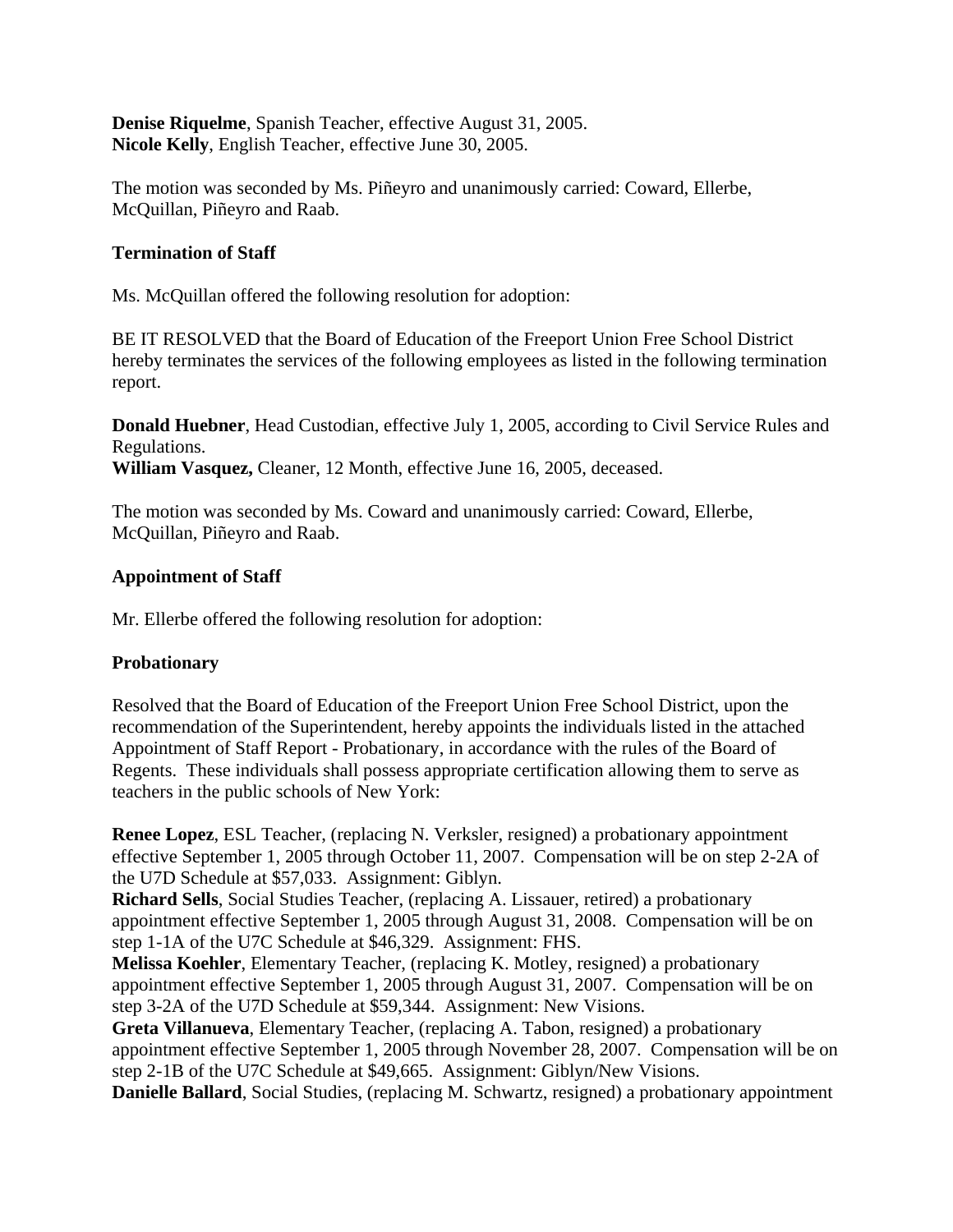effective September 1, 2005 through August 31, 2007. Compensation will be on step 2-1B of the U7C Schedule at \$49,665. Assignment: Dodd.

**Jennifer Bauer**, Elementary Teacher, (replacing J. Gardner, retired) a probationary appointment effective September 1, 2005 through March 13, 2008. Compensation will be on step 1-1B of the U7C Schedule at \$47,657. Assignment: Giblyn.

**Josephine Velez**, Elementary Teacher (Bilingual), (replacing V. Teshin, resigned) a probationary appointment effective September 1, 2005 through February 28, 2008.

Compensation will be on step 2-1B of the U7C Schedule at \$49,665. Assignment: Archer. **Kerry Hobel**, Reading Teacher, (replacing M. Broadhead, resigned) a probationary appointment effective September 1, 2005 through August 31, 2008. Compensation will be on step 1-2A of the U7D Schedule at \$54,720. Assignment: Dodd.

**Jocelyn Rodriguez**, Art Teacher, (replacing  $2/5$  M. Whelan and  $3/5$  new) a probationary appointment effective September 1, 2005 through August 31, 2008. Compensation will be on step 2-1A of the U7C Schedule at \$48,370. Assignment: FHS.

**Amy Bendel**, Art Teacher, (replacing C. Fischer-Rosenthal, retired) a probationary appointment effective September 1, 2005 through August 31, 2008. Compensation will be on step 2-1B of the U7C Schedule at \$49,665. Assignment: FHS.

**Aimee Johnson**, Art Teacher, (replacing W. Cohen, retired) a probationary appointment effective September 1, 2005 through August 31, 2008. Compensation will be on step 3-2A of the U7D Schedule at \$59,344. Assignment: Dodd.

## **Temporary Instructional Appointments**

BE IT Resolved that the Board of Education of the Freeport Union Free School District, upon the recommendation of the Superintendent, hereby appoints the individuals listed in the attached Appointment of Staff Report - Temporary, in accordance with the rules of the Board of Regents. These individuals shall possess appropriate certification allowing them to serve as teachers in the public schools of New York.

**Donald R. Moore, Jr.**, Senior Instructor, (annual appointment) this temporary appointment is effective July 1, 2005 through June 30, 2006. Compensation will be on step 22-2E of the U7D Schedule at \$98,332. Assignment: FHS.

**Viki Santos-Brenner**, Elementary Teacher, (replacing C. Molnar, LOA) a temporary appointment effective September 1, 2005 through June 30, 2006. Compensation will be on step 2-2F of the U7D Schedule at \$58,799. Assignment: Giblyn.

**April Scott**, Elementary Teacher, (replacing K. Nestico, LOA) a temporary appointment effective September 1, 2005 through June 30, 2006. Compensation will be on step 1-1A of the U7C Schedule at \$46,329. Assignment: New Visions.

**Cara Tarantino**, Elementary Teacher, (replacing M. Passeggiata, LOA) a temporary appointment effective September 1, 2005 through June 30, 2006. Compensation will be on step 1-1A of the U7C Schedule at \$46,329. Assignment: Giblyn.

**Alicia Umphlett**, Elementary Teacher, (replacing J. Sanders , LOA) a temporary appointment effective September 1, 2005 through June 30, 2006. Compensation will be on step 1-2A of the U7D Schedule at \$54,720. Assignment: Atkinson.

**Orazio Taddeo**, Science Teacher (replacing M. Howard LaMarca, LOA) a temporary appointment effective September 1, 2005 through June 30, 2006. Compensation will be on step 2-1A of the U7C Schedule at \$48,370. Assignment: Dodd.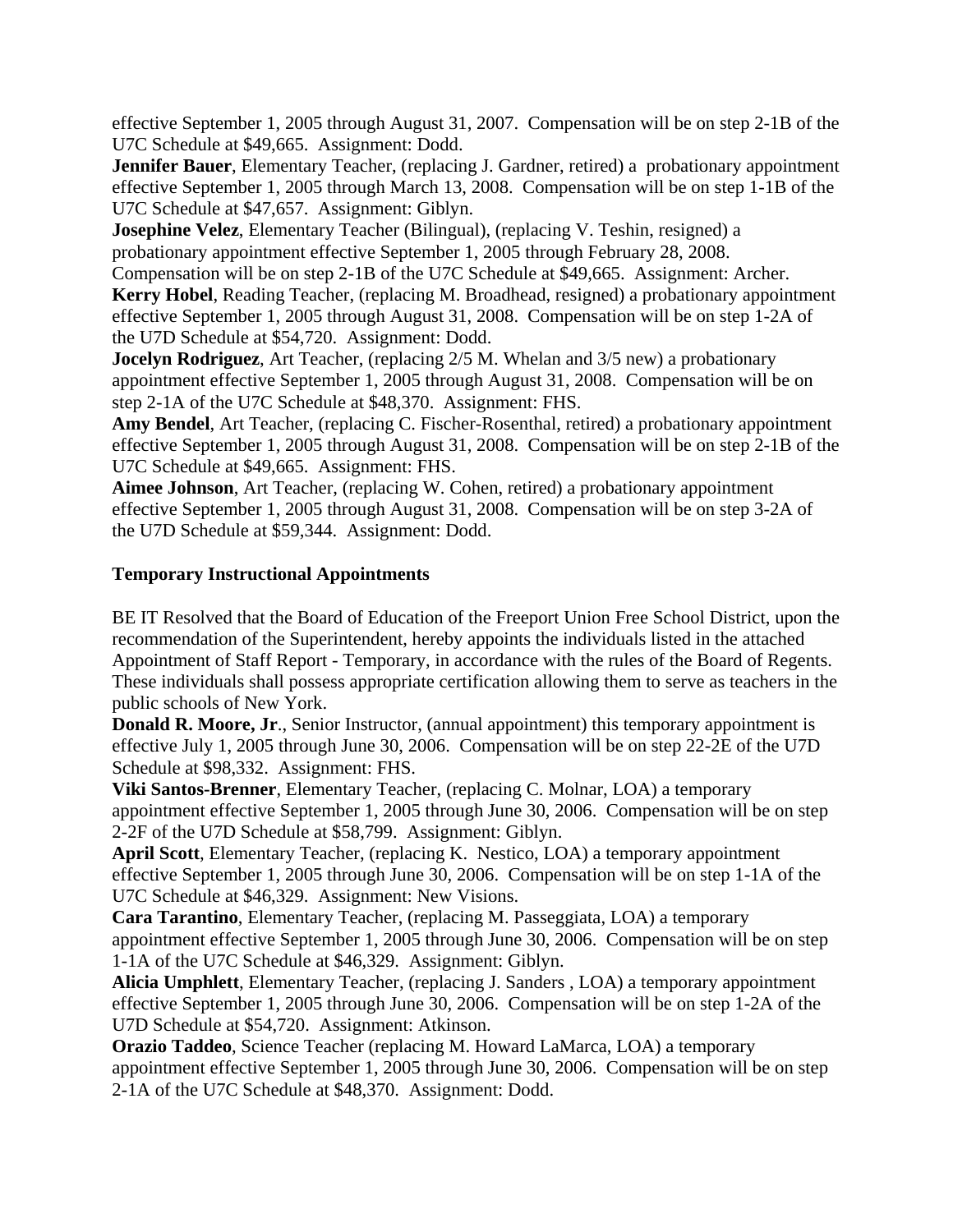**Karen Wecksler**, Elementary Teacher, (replacing M. Taboada, TSA) a temporary appointment effective September 1, 2005 through June 30, 2006. Compensation will be on step 1-1A of the U7C Schedule at \$46,329. Assignment: Atkinson.

**Wade Isreal**, Math Teacher, (replacing D. Schlick, TSA) a temporary appointment effective September 1, 2005 through June 30, 2006. Compensation will be on step 3-2A of the U7D Schedule at \$59,344. Assignment: Dodd.

## **Civil Service Category Appointments**

BE IT RESOLVED that the Board of Education of the Freeport Union Free School District hereby appoints the individuals as listed in the attached Appointment of Staff Report - Civil Service, in accordance with Civil Service Rules and Regulation

**Michael Cuomo**, Custodian, (replacing G. Hampton, terminated) a Provisional appointment effective July 1, 2005. Compensation will be on step 3 of the Custodial Salary Schedule at \$37,530. Assignment: FHS.

**Gregory Carter**, Custodian, (replacing H. Lindner, resignation) a Provisional appointment effective July 1, 2005. Compensation will be on step 3 of the Custodial Salary Schedule at \$37,530. New Visions.

**Michael Travers**, Custodian, (replacing J. Taylor, resignation) a Provisional appointment effective July 1, 2005. Compensation will be on step 8 of the Custodial Salary Schedule at \$47,958. Assignment: Columbus.

The motion was seconded by Ms. Piñeyro and unanimously carried: Coward, Ellerbe, McQuillan, Piñeyro and Raab.

### **Resolution to Adopt the Code of Conduct**

Ms. Coward offered the following resolution for adoption:

BE IT RESOLVED, that Board of Education of the Freeport Union Free School District hereby adopts the revised Code of Conduct for the 2005-2006 School Year.

The motion was seconded by Ms. Piñeyro and unanimously carried: Coward, Ellerbe, McQuillan, Piñeyro and Raab.

# **Resolution to Adopt the AIS Plan**

Ms. Piñeyro offered the following resolution for adoption:

BE IT RESOLVED, that Board of Education of the Freeport Union Free School District hereby adopts the revised Academic Intervention Services Plan (AIS Plan) for the 2005-2006 School Year.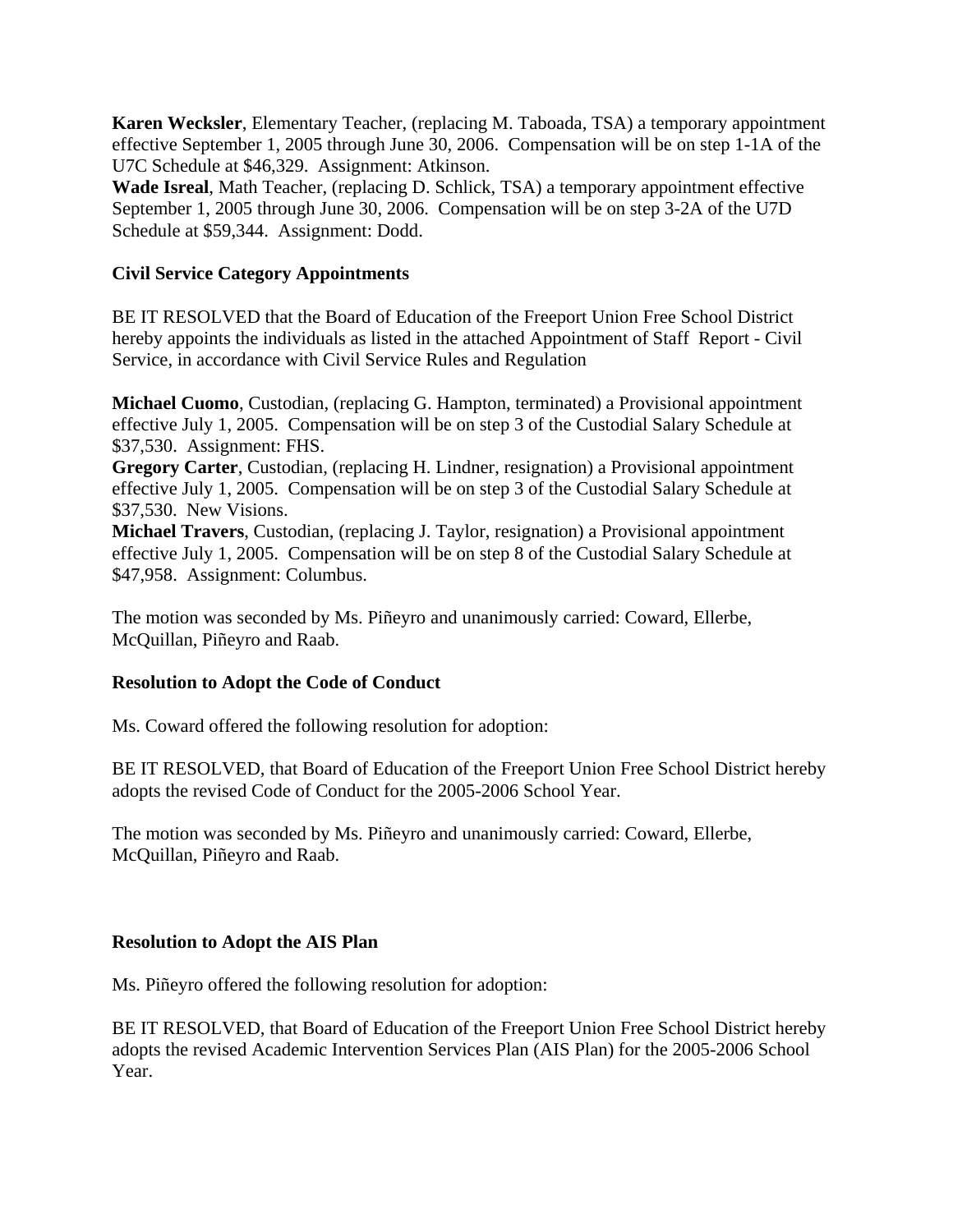The motion was seconded by Ms. Coward and unanimously carried: Coward, Ellerbe, McQuillan, Piñeyro and Raab.

# **Resolution to Establish the Tax Levy**

Ms. McQuillan offered the following resolution for adoption:

BE IT RESOLVED, by the Board of Education of the Freeport Union Free School District, that the following budget (Gross Amount) of the necessary claims and expenditures in FREEPORT UFSD (#9) in the Town of HEMPSTEAD School year 2005-2006, amounting to \$120,936,024 School Purpose, \$4,811,539 Library Purpose, for a total of \$125,747,563 be and the same is hereby accepted;

and

FURTHER RESOLVED that the sum of \$72,988,182 School Purposes, \$4,662,639 Library Purposes, for a total of \$77,650,821 being the remainder of the budget adopted as above and the amount which must be RAISED BY TAXATION (NET AMOUNT) for FREEPORT UFSD (#9) of the Town of HEMPSTEAD, Nassau County, New York for the year 2005-2006 be levied upon the taxable property of the said school district as said property has been certified to by the Board of Assessors for the school year 2005-2006;

and

FURTHER RESOLVED, that the District Clerk of this School District be and she is hereby authorized and directed, pursuant to Section 6-20.0 and amendments thereto of the Nassau County Administrative Code to file a certified copy of these resolutions with the Nassau County Legislature and the Board of Assessors, Mineola, New York, on or before August 15th, 2005.

The motion was seconded by Ms. Piñeyro and unanimously carried: Coward, Ellerbe, McQuillan, Piñeyro and Raab.

# **Acceptance of a Transportation Bid #529 and #530**

Mr. Ellerbe offered the following resolution for adoption:

BE IT RESOLVED that the Board of Education of the Freeport Union Free School District hereby awards the following bid as listed in the attached Bid Award Report and as recommended in the attached bid recommendation, accepting the lowest responsible bid as per bid specifications, and reserving the right to increase or decrease quantities of each item as needed. (as attached)

The motion was seconded by Ms. McQuillan and unanimously carried: Coward, Ellerbe, McQuillan, Piñeyro and Raab.

# **First Reading of the Evaluation & Supervision Handbook**

Ms. Coward offered the following resolution for adoption: